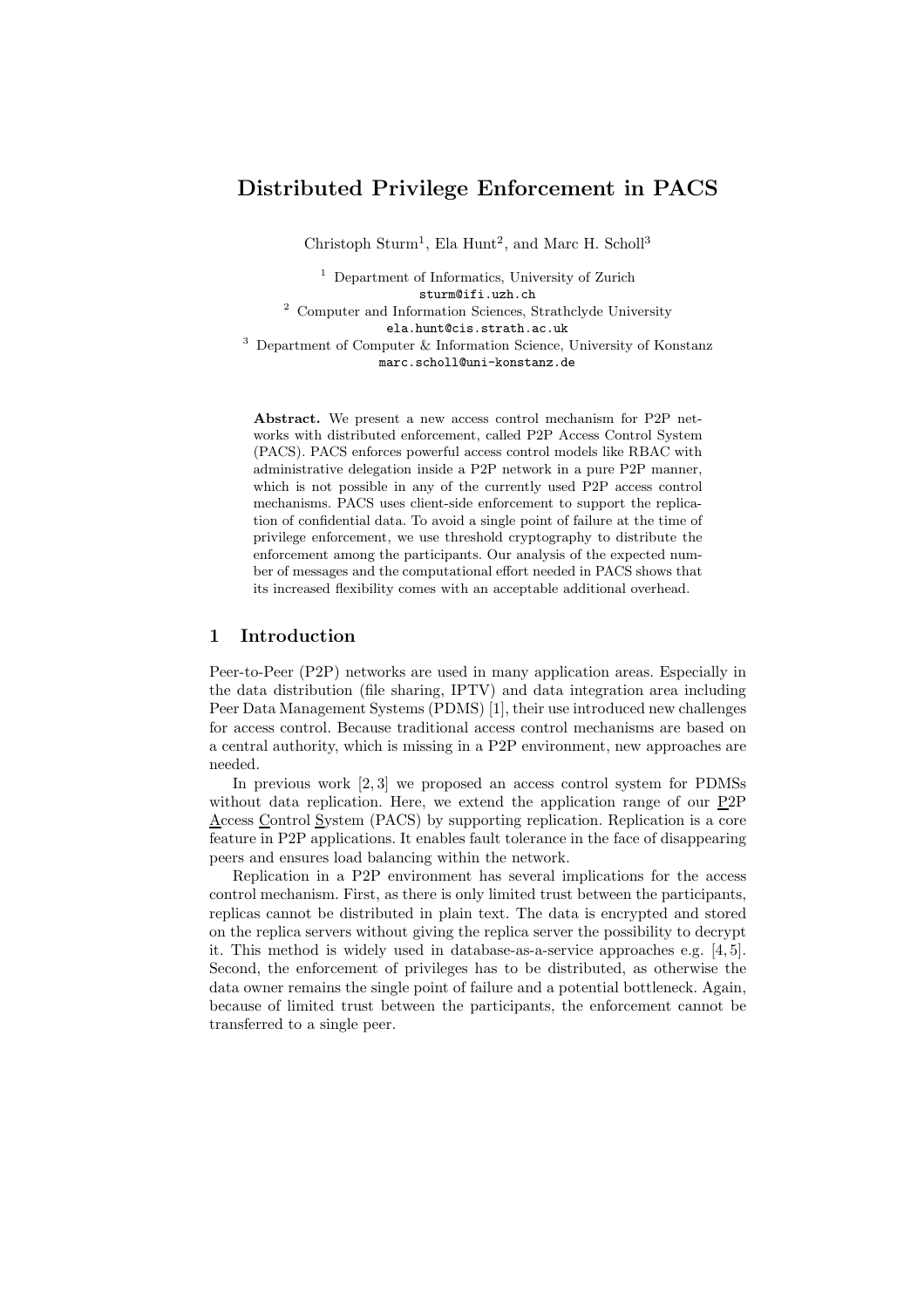The contribution of this paper is to develop a distributed privilege enforcement mechanism for P2P networks, by extending PACS to support data replication. This implies the distribution of privilege management and privilege enforcement. The distribution of privilege management is already a key feature of PACS. Therefore, the main contribution here is to distribute privilege enforcement. To provide this, we use client-side enforcement, where each data object is encrypted with its own private key. The distribution and generation of these keys is done collaboratively by a group of peers (elected by the data owner) using threshold cryptography [6]. In this way, powerful access control models like Role Based Access Control (RBAC) [7] and administrative distribution are supported.

The paper is organized as follows. In Section 2 current access control approaches for P2P networks are presented. Section 3 introduces the access control component of PACS, together with the requirements for the data storage and the threat model. Section 4 describes the details of privilege enforcement in PACS. Thereafter, cost and performance estimations of the proposed enforcement mechanism are shown. The paper concludes with a discussion and future work.

### 2 Related Work

Research projects that address access control in P2P networks can be classified according to their distributed privilege enforcement method, as presented in the following.

The first option is to burden the data owner with privilege enforcement. This matches the classical server-side enforcement as the data owner is always the data provider. Enforcement is distributed in the network since the individual data owners, rather than a central authority, enforce the privileges on their data. When the data is replicated the enforcement of the privileges on that data must be done by the replication server. In a P2P network this is rarely practical, as trust between the participants is limited. Projects that use this enforcement technique are P-Hera [8], Berket et al. [9] and our own approach PACS [2, 3].

The second option is to enforce the privileges on the client. In this case, the data owner encrypts the data before it is stored on the replica servers. Only clients that possess the corresponding key can decrypt the data delivered by replica servers. The decryption keys are distributed by the data owner according to the privileges held by the clients (e.g. [5]). P2P approaches based on clientside enforcement were developed for P2P file systems. Sirius provides read and write access control [10]. Pacisso [11, 12] additionally supports owner changes and the possibility to define object groups. Both approaches operate at file granularity and do not support advanced access control models such as RBAC and administrative distribution. The access control mechanism proposed by Miklau and Suciu [4], designed for simple P2P file sharing, is based on encryption and key distribution. The privileges are defined using a logical model so that the granularity is not restricted to files. Again, no administrative distribution or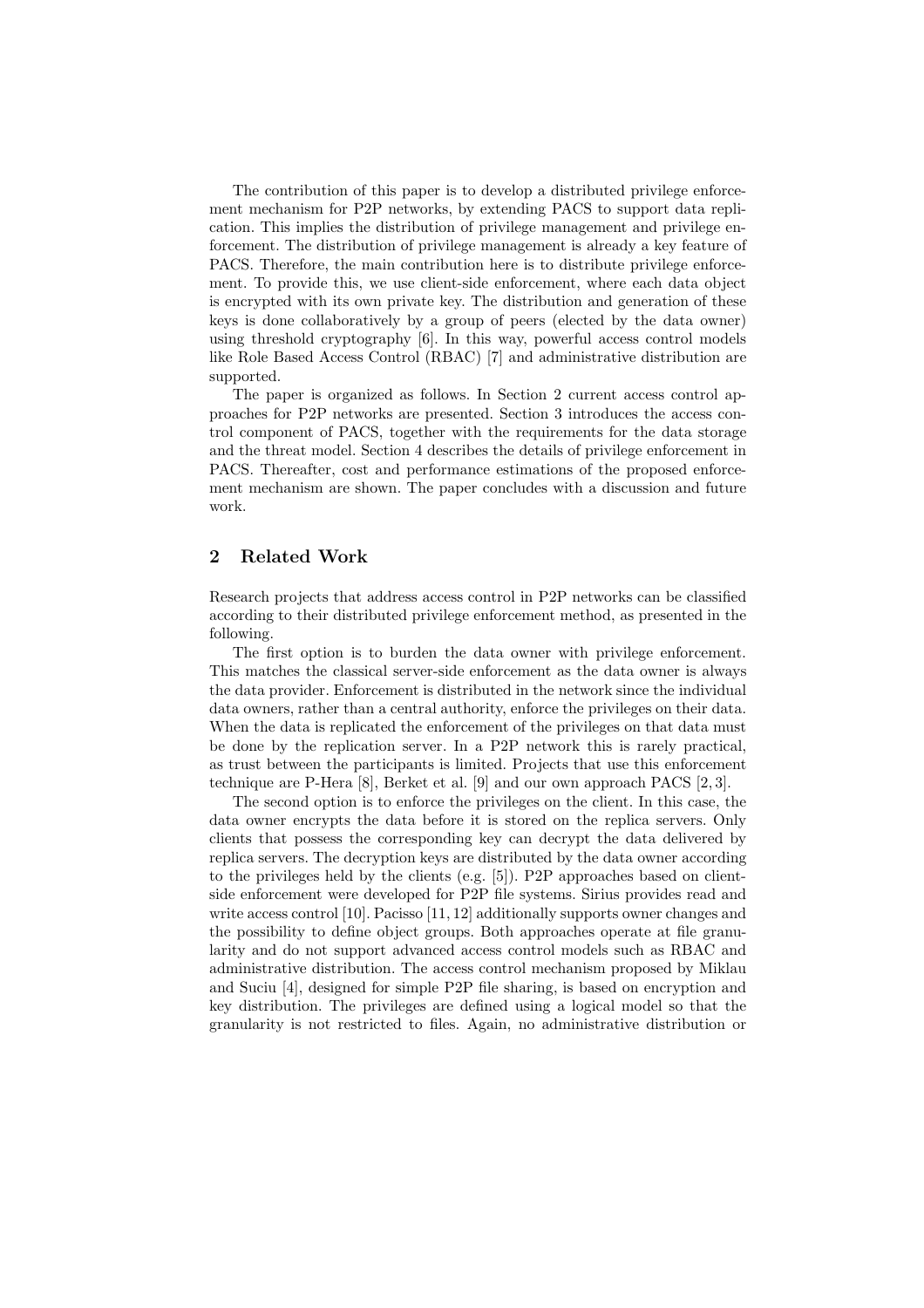definition of groups and roles is supported. In client-side enforcement efficient key management is a problem, as a revoke triggers data re-encryption. Additionally, privileges are bound to decryption keys, which limits the access control models that can be supported. The advantage of this option is that replication of confidential data is supported even in unreliable environments.

Sandhu et al. [13] use trusted computing technology for access control in P2P networks to avoid the shortcomings of cryptographic enforcement. Their solution is also the problem, as a trusted reference monitor on the client is mandatory.

The third option is to transfer enforcement to a group of peers, called delegates in the following. The data owner elects delegates which enforce the privileges for a data object on its behalf. The delegates execute a t of n (where  $t < n$ ) voting scheme to decide collaboratively whether a particular request should be permitted or not. The client can only access the data if  $t$  of  $n$  delegates approve the request. This mechanism strengthens the robustness of the enforcement mechanism and reduces the trust required in single delegates. Threshold decryption techniques [6] do not disclose the decryption key to the delegates or the clients. The delegates do the data decryption collaboratively and can enforce arbitrary privileges. The disadvantage is that the data has to be decrypted and delivered to the client by at least  $t$  delegates, which causes high communication costs. Pacisso [12] uses threshold signatures to enforce write permissions and Saxena et al. [14] show the use of this technique especially for mobile ad hoc networks. In addition, several research systems use threshold cryptography for access control enforcement in distributed databases (e.g. [15]), but none of them is applicable to P2P networks.

None of the presented approaches fulfills our requirement to support distributed enforcement for a powerful access control model and administrative delegation.

### 3 The Access Control Component

We first introduce PACS and then describe the distributed enforcement mechanism which is the main contribution of this paper. Our description abstracts from concrete access control models and data storages. In the following a user corresponds to a peer.

## 3.1 P2P Access Control System

PACS [2, 3] enables peers in a P2P network to establish global, decentralized access control. The access control mechanism is built bottom up, as single peers grant each other privileges on their private data. Through administrative delegation, privileges for non local data can also be granted. The privileges are stored in a distributed reliable directory, based on Castro et al. [16]. This guarantees that data stored in the privilege store is always available. PACS supports RBAC with administrative delegation and does not rely on any central authority or component. To make this possible, each participant needs a certificate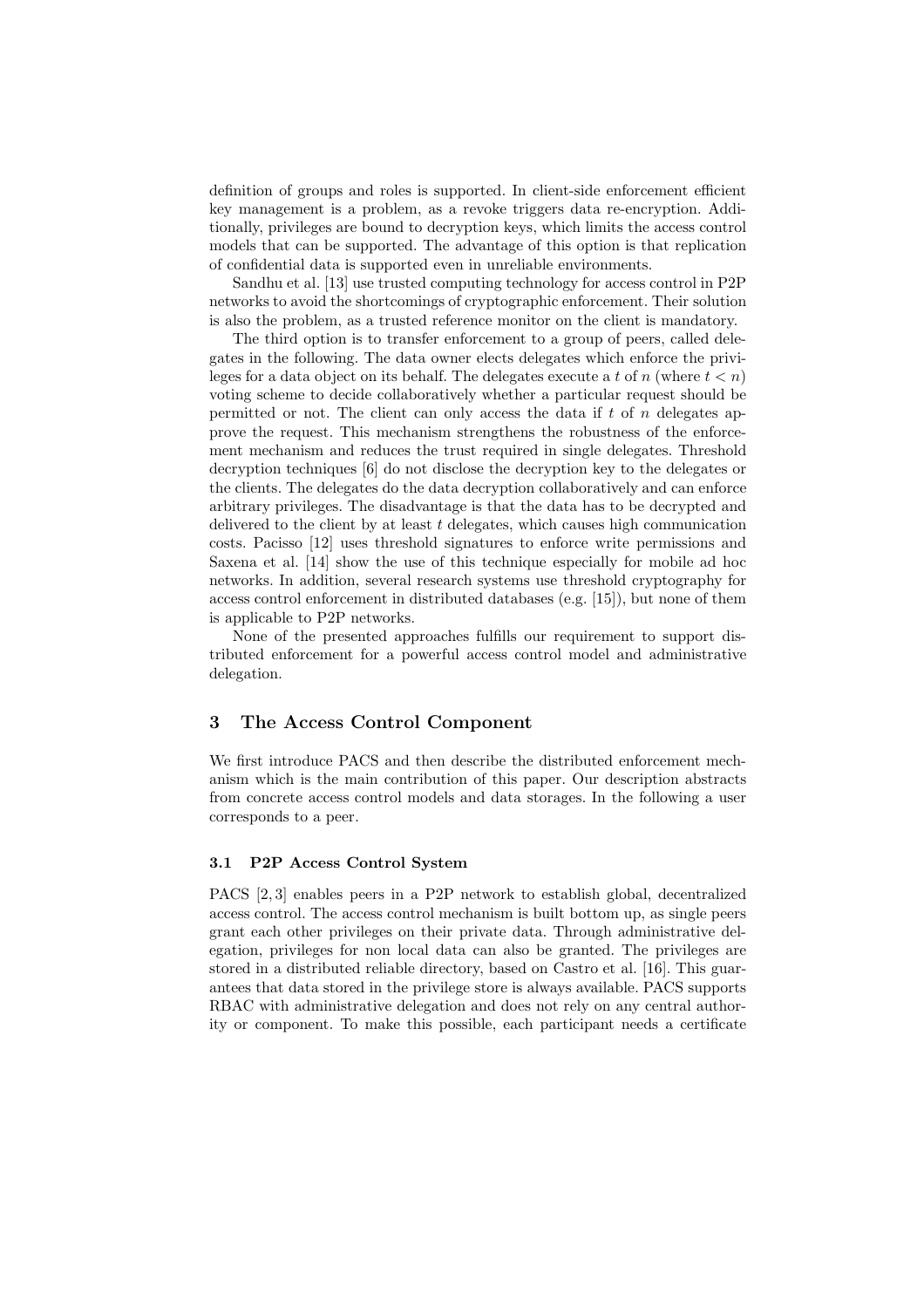signed by a certification authority. The established public key infrastructure (PKI) enables secure authentication and ensures secure communication between the participants.

#### 3.2 PACS Distributed Enforcement

To enable distributed enforcement in PACS, we propose a combination of delegate enforcement and client-side enforcement, as introduced in Section 2. The delegates do not decrypt the data object, but the data object decryption key. In that way we maintain the flexibility to enforce a variety of privileges and enable administrative distribution. The drawback is that clients get the decryption key and, therefore, the key generation and data re-encryption problem remains. In our solution, key distribution and key generation is done by the delegates collaboratively while data re-encryption is handled by the client that revokes a concrete privilege. We lose some of the flexibility of the delegate option, as we cannot use contextual information for authorization. Especially, it is impossible to support the evaluation of attributes during XACML [17] policy evaluation. These attributes can change anytime and the privilege enforcement component cannot keep track of these changes, as they are outside the scope of the access control component. Recall that every attribute change may result in privilege revocation, which must trigger new key generation and data re-encryption. In addition, if an application area relies on attribute evaluation, one can think of a wrapper that maps this attribute value to a permission inside PACS. In this way, PACS keeps track of the attribute changes and so key generation and data re-encryption can be triggered.

#### 3.3 Data Storage

To make our approach more general, we separate privilege management and storage from data storage. Even though it is possible that both are the same, it is very likely that storing privileges requires higher security and is therefore more expensive. We make only basic assumptions about data storage. The storage has to provide a simple interface with two operations put and get. put(ID, Data  $Object$ ) stores the data object under the given ID and  $get(ID)$  retrieves the data with the specified ID.

Internally, data storage can be based on a distributed hash table (DHT) [18] or any other storage structure. What is important is that each data object stored in the data storage is identified by a unique ID. As we operate in a P2P network, the network-wide data object ID consists of the unique peer ID of the data owner concatenated with the unique local name of the data object. The ID of the data object DO of peer P1 is defined as  $ID_{DO_{P1}} = ID_{P1} + ID_{DO}$ . To ensure basic security in the data store, data objects to be protected by PACS are inserted with a self-verifying identifier,  $ID^{SV}$ . An  $ID^{SV}$  for a data object is generated by creating a hash value over the concatenation of the object content and the object header  $head_{DO_{P1}}$  as  $ID_{DO_{P1}}^{SV} \equiv h(head_{DO_{P1}} + DO)$ , where h is a secure hash function, such as SHA-1. The peers in the data store ensure that only data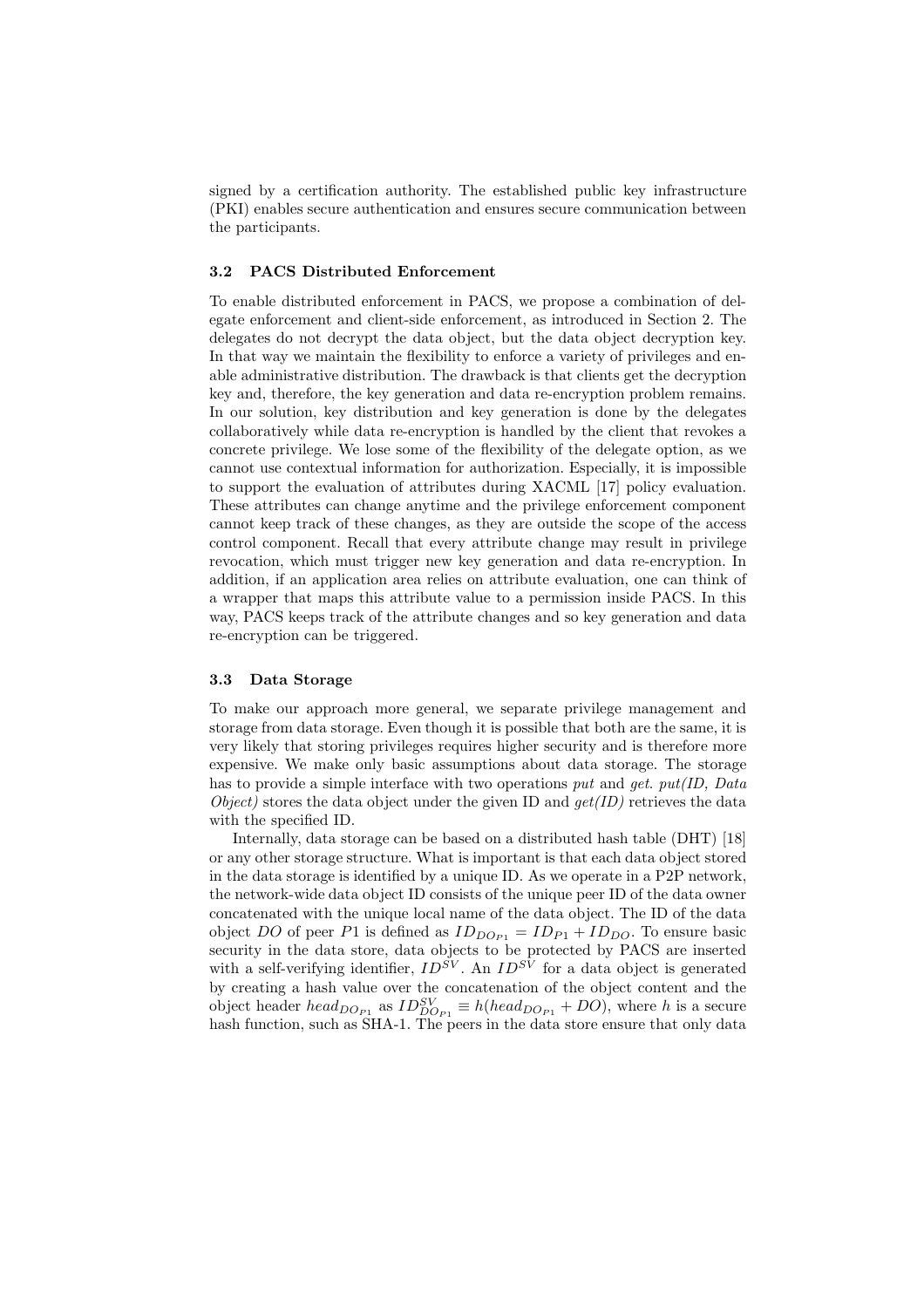objects with a correct  $ID^{SV}$  are stored. Clients that receive a requested data object can immediately verify whether the data object was changed without authorization.

Data objects protected by PACS have the following structure:

# $[head\{ID_{DO_{P1}}, ID_{DGIO}, V_{OKey_{DO_{P1}}} \}, DO]$

Beside data content (which is normally encrypted), they carry a header that contains the  $ID_{DO_{P1}}$ , the ID of the Delegation Group Info Object (DGIO, explained in Section 4.3) and the version number of the object encryption key. This information is needed to check valid object deletions. As the self-verifying identifiers change with every data object modification, a special delete option is needed for outdated data objects. A deletion of  $DO$  is invoked by a  $put(ID_{DO_{P1}}^{SV}, DGIO)$ call. Note that the verification of this request fails, as  $ID_{DO_{P1}}^{SV} \neq h(DGIO)$ . But if the object is a new DGIO with the same  $ID_{DGIO}$ , including a new version number that is larger than the one stored in the current object, the request is accepted as a valid deletion. Before that, the correctness of the delivered DGIO object has to be checked by requesting the DGIO object from the privilege store.

#### 3.4 Malicious Peers

As PACS is based on a P2P network that potentially contains malicious peers, we distinguish between good and malicious peers: a good peer always follows the specified procedures, otherwise it is a malicious peer. A malicious peer can act arbitrarily wrongly and can collaborate with other malicious peers. Data owners are assumed to work correctly as far as their own data objects are concerned. Authorized peers that revoke a privilege are assumed to execute the procedure properly. Only then the revocation is effective, which is in their own interest.

As PACS is based on secure routing [16], it can handle up to 30% malicious peers in the network. We assume that the fraction of malicious peers within a delegation group equals the fraction of malicious peers in the network. It is the responsibility of the data owner to choose the delegates and the size of the delegate group n accordingly. In addition, PACS requires that the threshold  $t \geq \frac{n}{2}$  as a security buffer.

The goal of an attacking malicious peer is to gain unauthorized access to stored objects and/or to prevent other authorized peers from accessing stored objects. Attackers are assumed to have only limited computational resources and hence cannot break the underlying cryptographic schemes. This means that an attacker cannot generate valid signatures and encrypt/decrypt data objects without having the right keys. An attacker can eavesdrop the network traffic as long as it is not encrypted, but cannot block communication between any two peers. We ensure that the communication between two peers is secure, by signing and encrypting messages. Challenge-response rounds are used to prevent replay attacks. Furthermore, we do not control the information flow after the data is delivered to the client. The data responsibility of PACS ends there.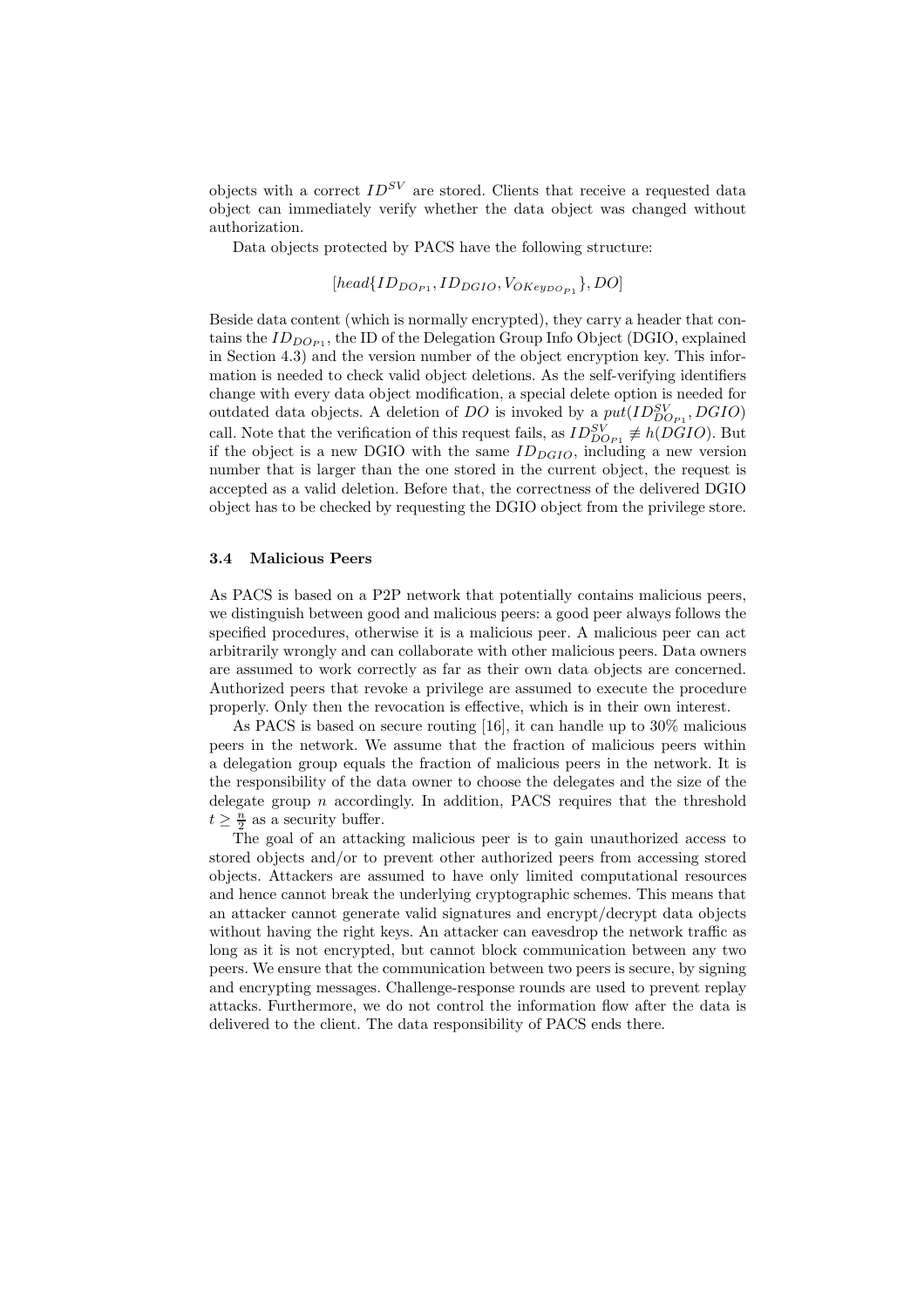## 4 Distributed Privilege Enforcement in PACS

Distributed privilege enforcement is based on a combination of symmetric, asymmetric and threshold cryptography [19], as presented below.

#### 4.1 Object Encryption

Privilege granularity in PACS is on the object level. This is not a restriction, as the object can be defined as a tuple in a database table or a music file. Every data object o is symmetrically AES [20] encrypted by an individual object key  $OKey_{o_p}$  (128 bit length), where p is the data owner. Each  $OKey_{o_p}$  has a version number  $V_{OKeyo_P}$ . The data owner p provides the asynchronous private master key  $MKey_p^{-1}$  and the corresponding public key  $MKey_p$ . The  $OKey_{o_p}$  is generated by signing the concatenation of the data  $ID_{o_p}$  and  $V_{OKey_{o_p}}$ .

$$
OKey_{o_p} = sig_{(ID_{o_p} + V_{OKey_{o_p}})}^{MKey_p^{-1}} = (h(ID_{o_p} + V_{OKey_{o_p}}))^{MKey_p^{-1}}
$$

PACS uses RSA [21] as its signature algorithm. Enforcement is done by a delegation group. The data owner distributes the private master key  $MKey_P^{-1}$  using Shamir's  $(t, n)$  secret sharing technique [22]<sup>4</sup>. Using this, we assign a share  $s_i$ to each delegate  $d_i$ . The secret is described by a polynomial  $f(x)$  of degree of at most  $t - 1$ , where  $f(0) = MKey_p^{-1}$ . The polynomial can be reconstructed by every combination of t participants, using the Lagrange interpolation formula. All coordinates  $x_i$  are made public, whereas the generated shares are private. Share  $s_i = f(x_i), x_i \in \mathcal{R}$  is delivered to delegate  $d_i$  encrypted with its public key, so only  $d_i$  can read it. Based on Desmedt [19], a message m is then partially signed by delegate  $d_i$  which computes

$$
sig_m^{s_i} = (h(m))^{s_i} (mod\ n')
$$

where  $n'$  is the RSA modulus of the public key  $MKey_p$ . A full signature of m,  $sig_m^{MKey_p^{-1}}$ , can be calculated out of t partial signatures by first calculating the coefficients of the polynomial as

$$
k_i = \prod_{i=1; j \neq i}^{t} \frac{x_j}{x_j - x_i}, \forall i \in [1, \dots, t]
$$

and then

$$
sig_m^{MKey_p^{-1}} = \prod_{i=1}^t (sig_m^{s_i})^{k_i} (mod\ n')
$$

 $\frac{4 \text{ For RSA}}{4 \text{ For RSA}}$ , some modifications are needed. See [23] for details.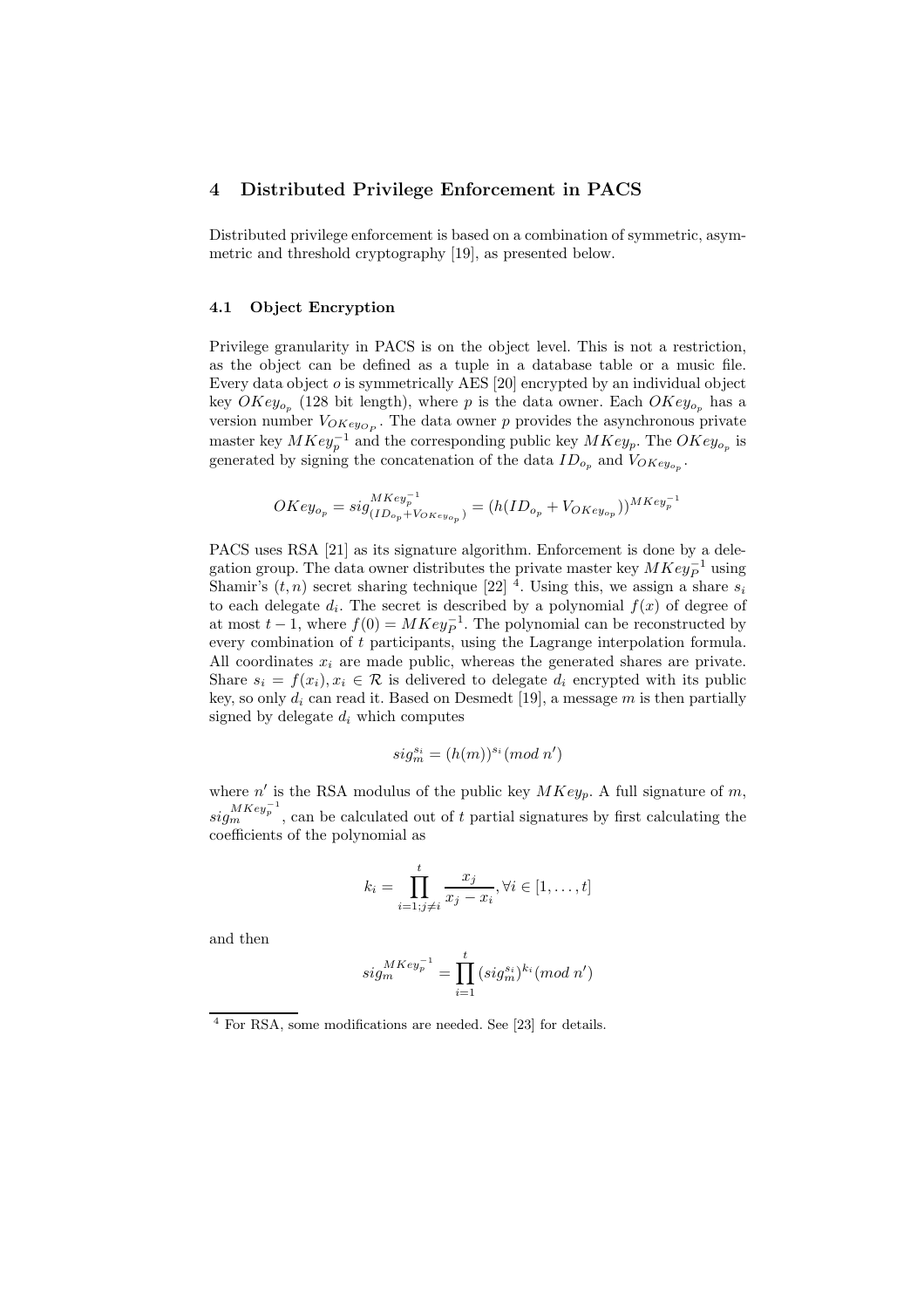**Share Verification.** Until now the generation of  $sig_m^{MKey_p^{-1}}$  from the partial signatures fails if one of the  $t$  partial signatures is malicious. As we cannot verify the correctness of each partial signature on its own, it is very cumbersome to identify the malicious one and replace it with another correct partial signature from another delegate. To enable the verification of partial signatures, we use the robust threshold RSA method (see Gennaro et al. [24]). During share generation the data owner generates a random public sample message  $w$  and its corresponding partial signature  $sig_w^{s_i}$  for all shares  $s_i$ . These partial signatures as well as the complete signature of the sample message  $sig_w^{MKey_p^{-1}}$  are made

public. The verification procedure is then as follows

- 1. The requester has received the partial signature of the message m,  $sig_m^{s_i}$ , from delegate  $d_i$
- 2. The requester chooses two random numbers  $i, j$  and computes the challenge  $Q = m^i \times w^j$  and sends this challenge to the delegate  $d_i$
- 3. The delegate signs the challenge with its partial key  $sig_Q^{s_i}$  and returns it to the requester
- 4. The requester now checks if  $sig_Q^{s_i} = sig_m^i \times sig_w^j$ . If this is true, the requester accepts  $sig_m^{s_i}$  as partial signature of the delegate  $d_i$

**Share-Share Generation and Verification.** A share  $s_i$  is only known to the delegate  $d_i$  and the data owner. When a delegate leaves the network unexpectedly and the data owner is not available, there is no possibility to restore the lost share. To cope with this, the so called share-shares are generated during share generation. For each share  $s_i$  a Shamir's  $(t, n)$  secret sharing schema is created. The procedure is as follows [12]

- 1. For each delegate  $d_i$ , the data owner takes its share  $s_i$  and applies the  $(t, n)$ secret sharing schema. The polynomial  $f_i(x)$  is of degree  $(t-1)$  and  $f_i(0) = s_i$
- 2. The owner evaluates  $f_i(x), x_i \in \mathcal{R}$  for *n* points  $[x_1, \ldots, x_n]$  and gets as result *n* share-shares  $[s_{i,1}, \ldots, s_{i,n}]$  with  $f_i(x_j) = s_{i,j}$
- 3. The owner now sends to each delegate  $d_i$  the share-shares  $[s_{1,i},\ldots,s_{n,i}]$ . So  $d_i$  gets as share-shares the points with the  $i^{th}$  x value from every polynomial. For each share-share, hash values are generated and publicly stored. They are used for share-share verification during share reconstruction

When a delegate  $d_j$  is no longer available and the share should be reconstructed, every remaining delegate  $d_i$  takes its share-share  $s_{i,j}$  and sends it securely to the new delegate. After the new delegate has received  $t$  valid share-shares (the share-shares can be verified using the generated share-share hash values), it can reconstruct  $s_i$  using the Lagrange interpolation formula. Thereafter, the old delegates send the new delegate their share-share  $s_{i,i}$ . After receiving all shareshares, the new delegate has also recovered the share-shares of  $d_i$ .

#### 4.2 Making a Data Request in PACS

The data request procedure is shown in Figure 1. We illustrate the case of the first request for a particular object made by a client. Note that we make a distinction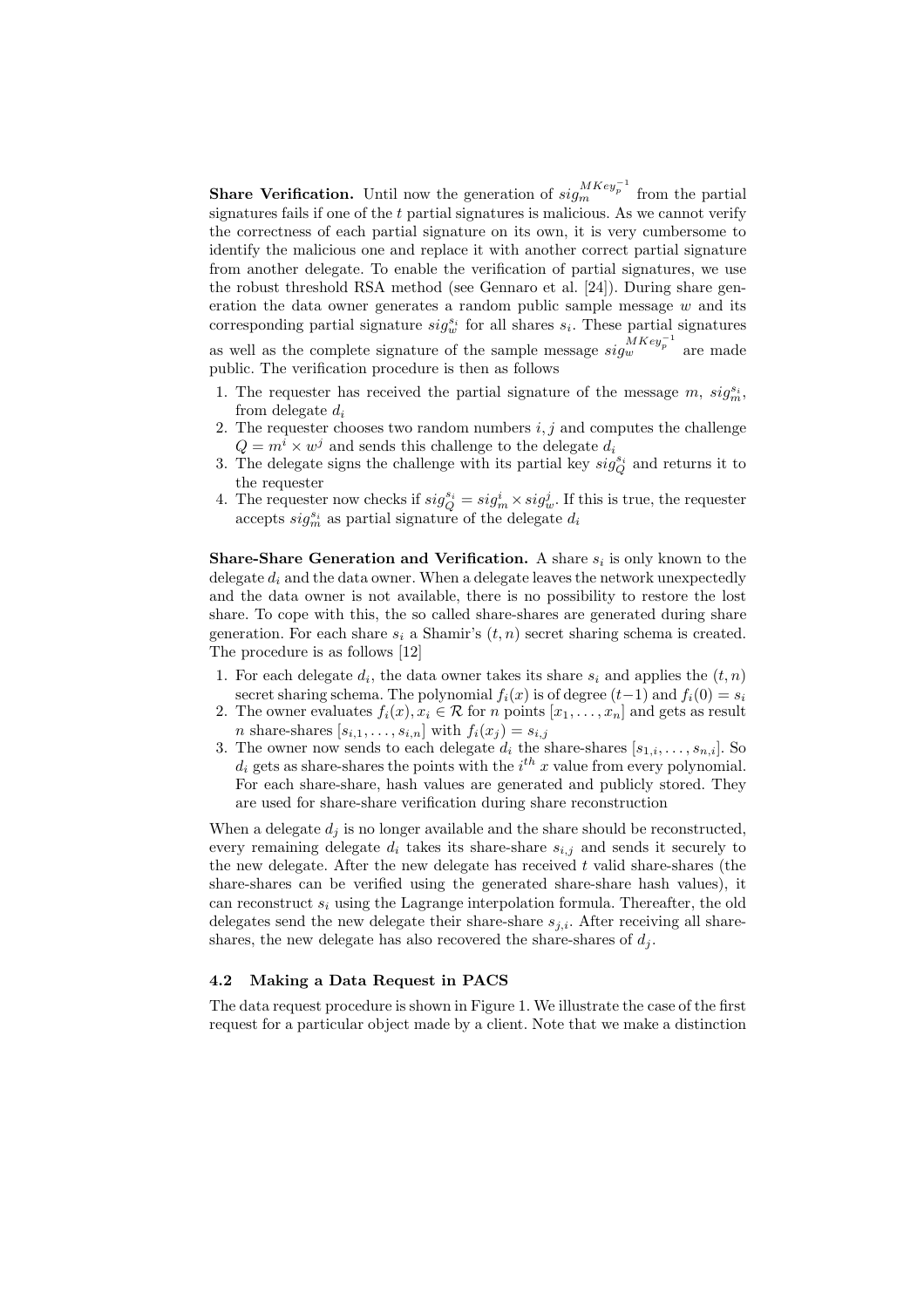

Fig. 1. A Data Request in PACS



Fig. 2. Delegates Process an Access Request

between the privilege store and the data store. This is only a logical difference, as the two stores may run different storage protocols and different properties on the stored data can be guaranteed. So the same peers may participate in both logical networks. The client starts by sending a request for the Delegation Group Info Object (DGIO) for a particular object (Figure 1, step 1). The ID of the DGIO is derived from the object ID. The DGIO stores the information about the delegation group responsible for the object (for details see Section 4.3). Having received the DGIO, the client now knows which delegates to contact to get the decryption key. The decryption key in PACS corresponds to a threshold signature [6] over the object ID together with a version counter (cf. Section 4.1). The client has to ask a sufficient number of delegates to return a partial signature (steps 3 and 4). This is shown in detail in Figure 2. The client  $p$  sends the request to several delegates (step 1). Each delegate individually verifies the privileges held by  $p$  by requesting those from the privilege store (step 2). A good delegate returns the partial signature only if this verification succeeds (step 3). Privilege verification is executed by the delegate in the same way as a server does it in the sever side enforcement. After the client receives enough partial signatures, it constructs the complete signature that corresponds to the  $OKey$ (see Section 4.1). Having the key, the client decrypts  $ID^{SV}$  from the DGIO and requests the encrypted data object from the data store. After receiving the object, the client decrypts the data and the request is satisfied. If the key is already known to the requesting client (caching), steps 3 and 4 in Figure 1 are skipped.

#### 4.3 Delegate Management

Delegate management is part of privilege management. All information about the delegates is stored in a Delegation Group Info Object (DGIO). Because the information is as critical as the privileges stored in PACS, it is also stored in the privilege store. To achieve maximum flexibility, we allow a peer to have multiple delegation groups (e.g. one can think of a DGIO for every object). The peer just has to compute a unique master key pair  $[MKey_p^{-1}, MKey_p]$  for every delegation group. To keep the description simple, we assume for the rest of the paper that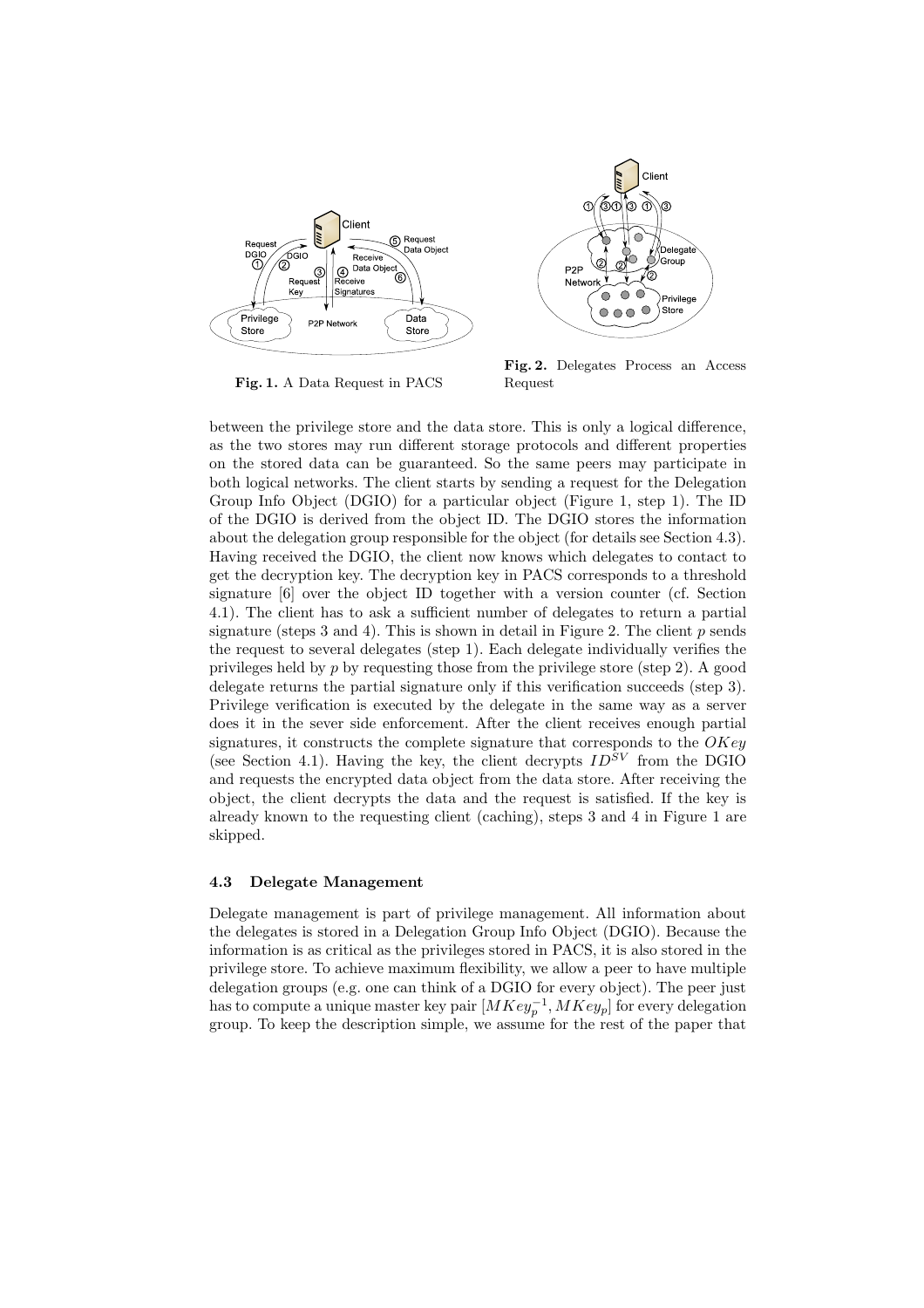every peer has exactly one delegation group and therefore one delegation object. There exists an agreed naming schema for the DGIO so that every interested peer can compute the  $ID_{DGIO}$  of the right DGIO, using the data object ID.

Delegation Group Info Object. The DGIO object consists of a header part, an object part and a delegate part. The header is defined as:

$$
[ID_{DGIO},V_{DGIO},sig^{MKey^{-1}}_{DGIO},MKey_p,ID_p,PKey,w,sig^{MKey^{-1}}_v]
$$

where  $sig_{DGIO}^{MKey^{-1}}$  is the signature of the whole DGIO (excluding the signature itself), which prevents unauthorized changes.  $PKey$  is the public key of peer  $p$ and  $w$  is the sample message needed for partial signature verification. As every delegation group has its own master key, the public master key  $MKev_n$  is also included.  $V_{DGIO}$  is the DGIO version number required to detect stale DGIO copies.

The object part contains the object entries the delegation group is responsible for. A single object entry is defined as  $[ID_{o_p}, enc_{ID^{SV}}^{OKey_{o_p}}]$  $\frac{U_1 N_c}{I D_{op}^{SV}}$ ,  $V_{OKey_{op}}$ ].  $ID_{op}^{SV}$  is the actual self-verifying identifier needed to retrieve  $o_p^{op}$  from the data store. It is stored in the DGIO to ensure that only authorized peers can create a new version of the object.  $ID_{o_p}^{SV}$  is encrypted with  $OKey_{o_p}$  to ensure that only authorized peers can see it.  $ID_{o_p}$  is stored for the  $OKey_{o_p}$  creation together with a version number of the object key  $V_{OKey_{o_p}}$ .

The delegate part contains delegate entries. There is one delegate entry for each group member. A delegate entry is defined as:

 $[ID_{d_i}, DKey, x_i, sig_w^{s_i}, \{x_{i,1}, \ldots, x_{i,n}\}, \{h(f_i(x_{i,1})), \ldots, h(f_i(x_{i,n}))\}, active]$ 

An entry includes the  $ID_{d_i}$  of the delegate (so that one can contact it directly), its public key  $DKey$  and which  $x_i$  coordinate is assigned to it as share  $s_i$ . The share-share coordinates  $x_{i,j}$  and the hash values of the share-shares are also stored here. Lastly, the status of the delegate (active/deleted) is noted.

Handling of Delegate Changes. Delegates are peers in a P2P network. They may disappear without informing the other delegates in their group. If a remaining delegate  $d_i$  realizes the absence of a delegate  $d_j$  in its group, it initializes a delegate recovery procedure. To achieve this,  $d_i$  initiates a quorum (again, t of n) decision by contacting all remaining delegates to get their agreement that

– delegate  $d_i$  is no longer available and should be marked deleted in the DGIO –  $d_{n+1}$  should be the new delegate that substitutes  $d_i$ 

 $d_i$  is marked deleted to exclude this peer as a future delegate substitute. Having received a positive quorum means that  $d_i$  has received t valid partial signatures for the new modified DGIO. Therefore,  $d_i$  can reconstruct the whole signature  $sig_{DGIO}^{MKey_p^{-1}}$ , as shown in Section 4.1.  $sig_{DGIO}^{MKey_p^{-1}}$  is stored in the DGIO and the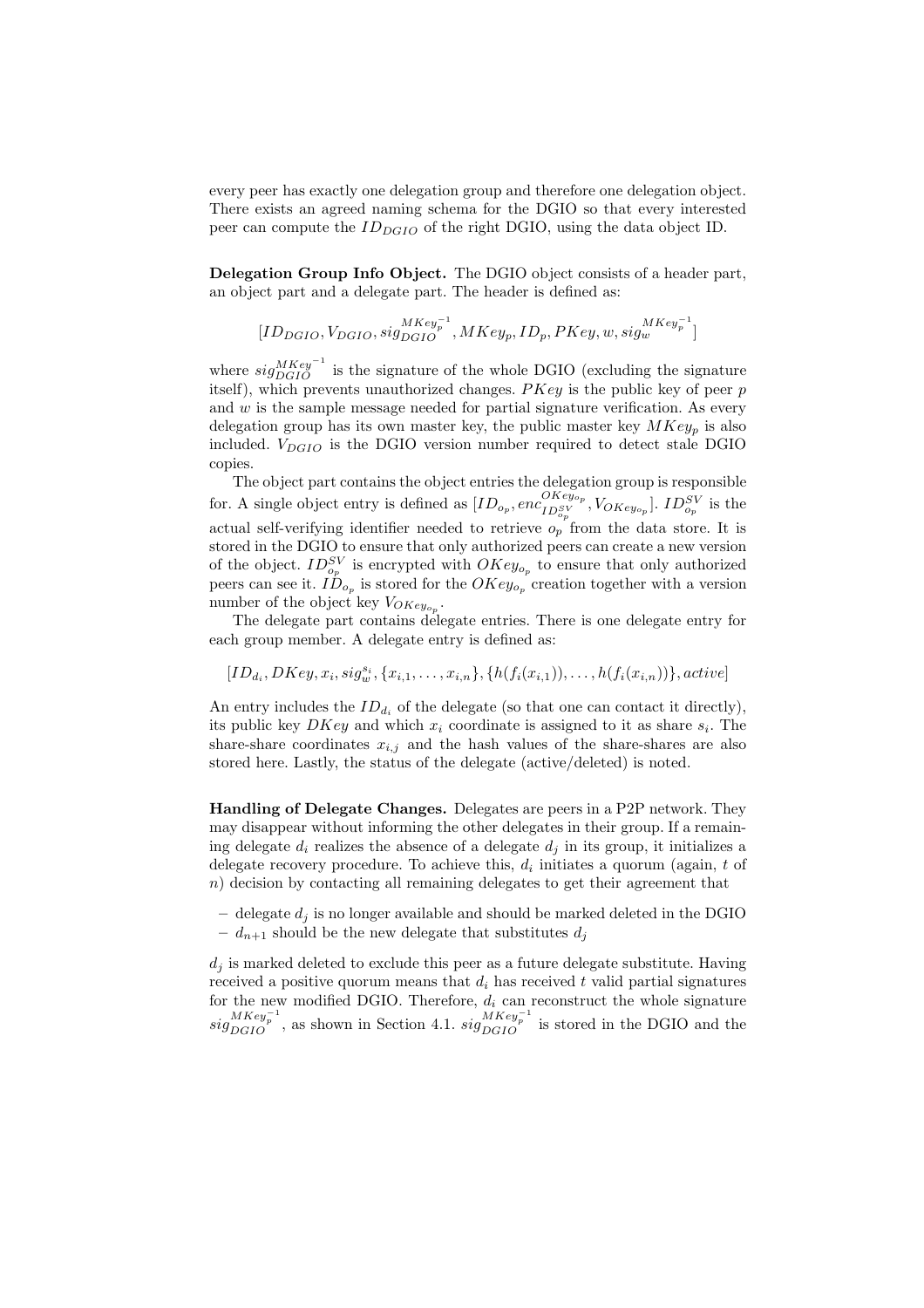signed new DGIO is transmitted to the delegate group members. Before it is stored by  $d_i$  in the privilege store, the signature recovery process (Section 4.1) is started, to recover share  $s_j$  for the new delegate  $d_{n+1}$ . As the number of delegates needed to recover a lost share is  $t$ , we need at least  $t+1$  good delegates to recover a share of a lost good delegate.

A last note on security: In our solution the shares and the share-shares do not change. This means that the share  $s_i$  owned by the disappearing  $d_i$  is still valid. If  $d_j$  joins the network again, it needs only  $t-1$  partial signatures  $sig_m^{s_i}$ , where  $i \neq j$  to get a valid signature  $sig_m^{MKey_p^{-1}}$ . Consequently, frequent delegation group changes weaken the security of the threshold decryption and the secure sharing schema. Proactive secret sharing [25] avoids this by changing the shares and share-shares frequently. For our purpose, it is sufficient when the data owner reinitializes the secret sharing by generating new shares and share-shares, depending on its personal security requirements. Generating new shares changes only the DGIO and the delegates. There is no need to re-encrypt the object data, as the  $MKey_p^{-1}$  and thus the *OKeys* remain the same.

#### 4.4 Key Management

As explained in Section 4.2, the data owner generates a public master key pair  $[MKey, MKey^{-1}]$  for each delegation group. After initialization through the data owner, the delegation group is responsible for  $OKey$  management.

 $OKeus$  are not stored by the delegates or the DGIO, rather, they are generated for every key request by partially signing the concatenation of object ID and  $OKey$  version number  $(ID_{O_P} + V_{OKey_{O_P}})$  stored in the DGIO. In that way only the authorized requesting client can generate the  $OKey$  and cache it for future requests. Caching the keys reduces network traffic and processing load for the delegates. Because  $OKeys$  are newly generated for every key request, a new  $OKey_{o_p}$  is implicitly generated when  $V_{OKey_{O_p}}$  changes.

#### 4.5 Data Encryption

For data encryption in PACS three cases have to be distinguished: (1) initial data encryption on startup, when a new object is inserted into the network with access control enabled, (2) data re-encryption as a result of a privilege revocation and (3) modification of a stored data object.

**Startup.** Let us assume peer  $p$  wants to insert a new, protected object  $o$  into the network. At the very beginning,  $p$  has to create a delegate group, if no delegate group exists or the existing delegate group is not appropriate. To do this,  $p$ creates the master key pair  $[MKey_p, MKey_p^{-1}].$ 

Next, p generates the private object key  $OKey_{o_p}$  for object o, by signing the ID of  $o$  ( $ID_{o_p}$ ) together with a version number. As this is the start of the encryption,  $V_{OKey_{o_p}} = 0$ . The initial object key is therefore  $OKey_{o_p} = sig_{(ID_{o_p}+0)}^{MKey_p^{-1}}$ .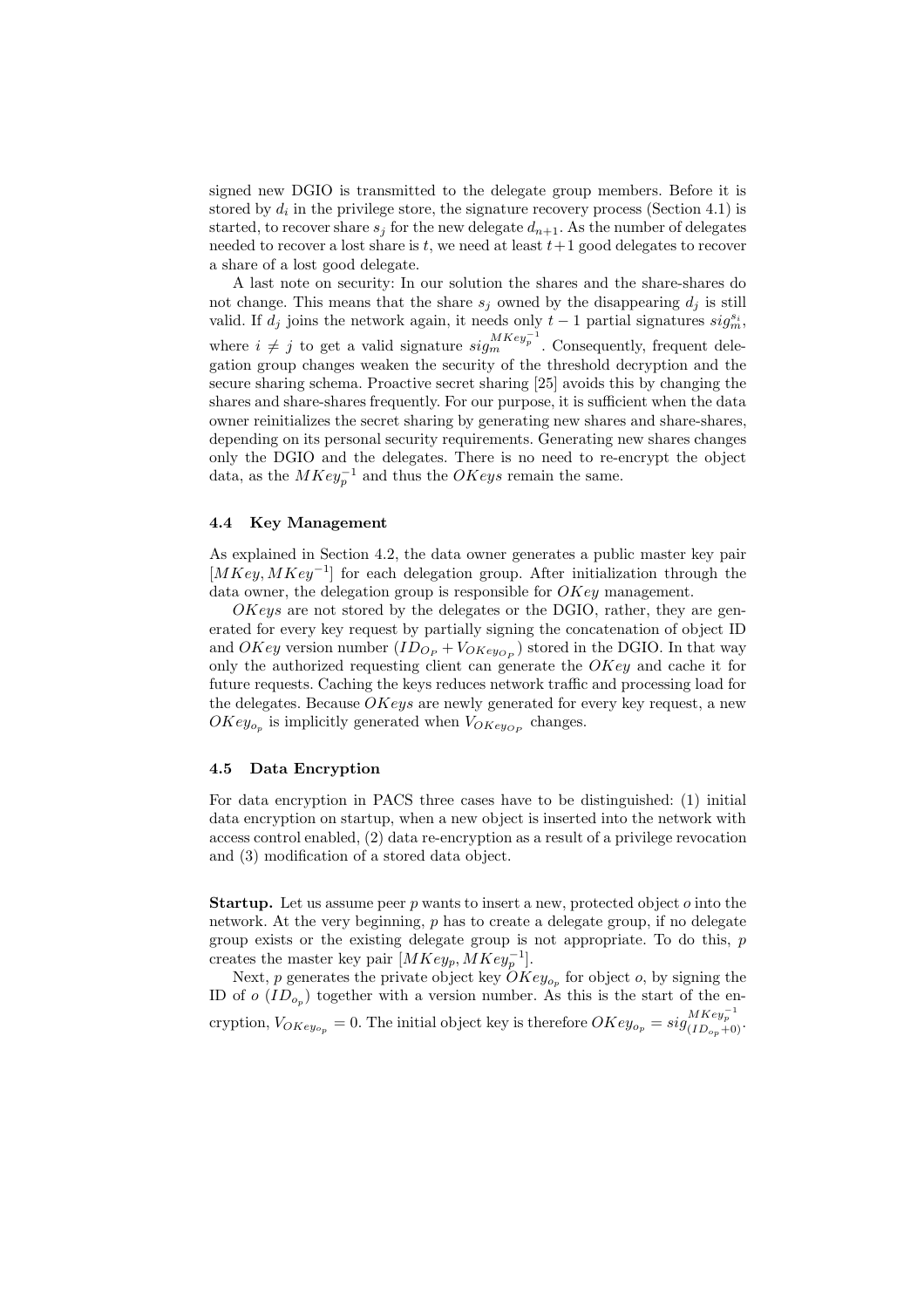Then p encrypts o with  $OKey_{o_p}$ , generating the ciphertext object  $o_p^{-1}$  as  $o_p^{-1}$  =  $enc_{o_p}^{OKey_{o_p}}$ . p adds the header information  $head_{o_p}$ , as described in Section 3.3, to the encrypted object. Then p calculates the self-verifying identifier of  $o_p$  as  $ID_{o_p}^{SV} \equiv h(head_{o_p} + o_p^{-1})$ . Afterwards, p distributes  $o_p^{-1} + head_{o_p}$  to the replica servers by calling  $put(ID_{o_p}^{SV}, (o_p^{-1} + head_{o_p}))$  on the data storage.

What remains to be done is to build the delegate group, so that authorized peers can receive a decryption key in the absence of  $p$ .  $p$  selects  $n$  peers to do the privilege enforcement collaboratively. Next, the shares and share-shares are created and distributed to the delegates, following the procedure presented in Section 4.1. If  $p$  had to create a new delegate group, it must generate the DGIO for this new delegate group (see Section 4.3). Otherwise, the object information for *o* has to be added to the existing DGIO. This includes the  $V_{OKey_{o_p}}$ , and  $enc_{INSV}^{OKey_{o_p}}$  $\frac{U_{D_{op}}^{S}V}{ID_{op}^{S}}$ 

After storing the updated or created DGIO in the privilege store, peers receive the  $OKey_{o_p}$  on request, if enough delegates approve the request according to the peers privileges. With the  $OKey_{o_p}$ , the client decrypts the  $ID_{o_p}^{SV}$ , then requests the data object  $o_p^{-1}$  with this ID and decrypts it.

Privilege Revocation. Data re-encryption is needed whenever a privilege on an object  $\sigma$  is revoked by a client. A peer that possesses the privilege to grant privileges for object o to other peers has intrinsic read and write privileges on o. This is a constraint of our privilege management, because the re-encryption of an object is in fact a write operation. Before the actual revocation, the revoker requests the DGIO of object *o*, decrypts the  $ID_{o_p}^{SV}$  with  $OKey_{o_p}$  and calls  $get(ID_{o_p}^{SV})$  on the data store. After receiving  $o_p^{-1}$ , r decrypts it with  $OKey_{o_p}$ to get the plaintext object *o*. The  $OKey_{o_p}$  can be requested from the delegates because the grant privilege includes read and write privileges.

Next, the revoker  $r$  revokes the privilege of peer  $b$  on object  $o$ . This operation has two parts. The first part is done by the PACS privilege management and is blanked out here. We assume that  $r$  has the appropriate privileges and therefore the removal succeeds. The second part is the generation of a new  $OKey_{o_p}$ (called  $OKey'_{o_p}$ ), followed by the encryption of o with the new  $OKey'_{o_p}$ . This is mandatory, since peer b may have seen and cached the  $OKey_{o_p}$ . Without a new  $OKey'_{o_p}$  and re-encryption of  $o, b$  can still decrypt  $o_p^{-1}$  and get  $o$  in plaintext. The new  $OKey'_{o_p}$  is generated by the delegates by incrementing the version counter  $V_{OKey_{o_p}}$ . To allow the delegates to prove the correctness of the revocation, the revoke command is first sent to the delegates for object  $o$ . Each delegate  $d_i$  that accepts the revoke returns a partial signature  $sig_{(ID_{op} + (V_{OKey_{op}} + 1))}^{s_i}$ privately to  $r$ . After  $r$  has received  $t$  valid partial signatures, it computes the new  $OKey'_{o_p}$  as  $OKey'_{o_p} = sig^{MKey_p^{-1}}_{(ID_{o_p} + (V_{OKey_{o_p}}+1))}$ , following the description in Section 4.1. Only then, r submits the revoke command to the privilege store. Afterwards, the revoker r re-encrypts the data object o with the new  $OKey'_{o_p}$ ,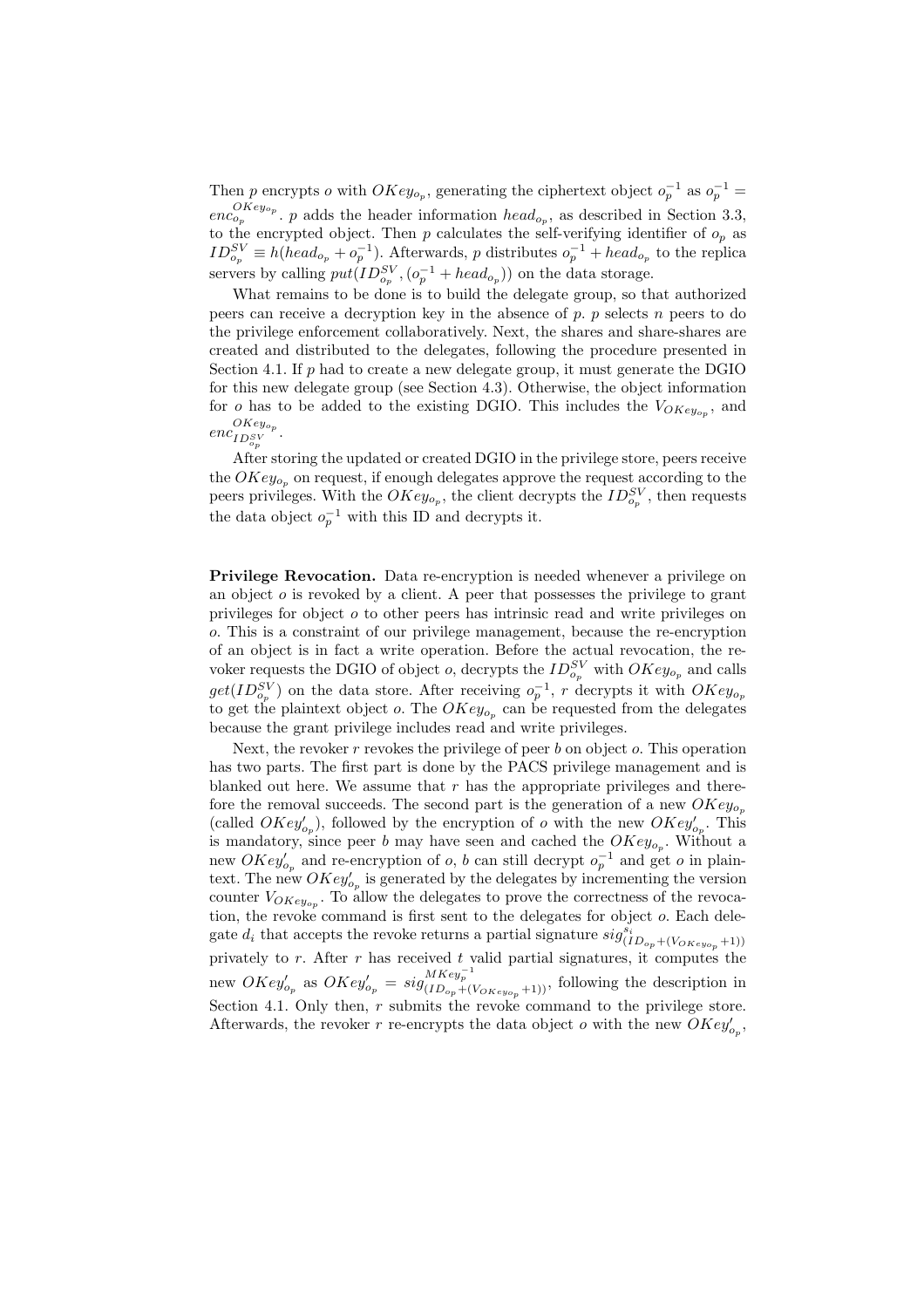$o_p^{\prime -1} = \text{enc}_{o_p}^{OKey'_{o_p}}$ , and stores the newly encrypted object into the data storage. To do this, r computes the new self-verifying identifier  $ID_{o_p}^{'SV}$  and executes  $put(ID'_{o_p}^{'}(o'_{p}^{-1} + head_{o_p})).$ 

Having stored the encrypted data object, the revoker informs the delegates about the update by sending the new encrypted self-verifying identifier of o  $\overline{(enc_{ID_{op}^{\prime S}})}$  $\frac{OKey'_{op}}{ID_{ov}^{ISV}}$  to the delegates. Now the DGIO can be updated to contain the new version number  $V_{OKey_{o_p}} + 1$  and the new encrypted  $ID_{o_p}^{'SV}$ .

The DGIO update is done either by one of the delegates or by the revoker. To make the DGIO valid again, it needs to be signed with the  $MKey_p^{-1}$  key. Again, our threshold signature schema is used to generate the signature. All delegates  $d_i$  generate a partial signature of the new DGIO and send it to the coordinator (revoker r, or one of the delegates). If t of n delegates agree with the changes, the signature is complete and the DGIO can be stored in the privilege store with the valid signature.

After the re-encrypted object  $o_p'^{-1}$  and the updated DGIO are stored, the outdated object  $o$  can be deleted by the revoker. The revoker sends a special  $put$ request  $put(ID_{o_p}^{SV}, DGIO)$  to the data store, where  $ID_{o_p}^{SV}$  is the self-verifying ID of the old object and DGIO is the new DGIO object. As explained in Section 3.3, this instructs the storage nodes to delete the object with ID  $ID_{o_p}^{SV}$ , as it is outdated.

Modifying an Object. Storing a modified object is similar to revoking a privilege. The difference is the interaction with the privilege store. When a peer  $p$  wants to update object  $o$ , it modifies the object and encrypts it with the  $OKey_{o_p}$  (provided that p has already received o). Now p generates the new  $ID_{o_p}^{'SV}$  and encrypts it with the  $OKey_{o_p}$ . This encrypted  $ID_{o_p}^{'SV}$  is now sent to the delegates to request an update of the DGIO entry for object o to the new  $ID_{o_p}^{'SV}$ . The delegates only accept the changes to the DGIO if p has the required privileges to modify object  $o$ . If t delegates accept the changes to the DGIO and send back a partial signature of the new DGIO to  $p$ , a valid DGIO signature is created. The modified data object can now be stored in the data store using  $put(ID'_{o_p}^{'}(o_p^{-1} + head_{o_p})).$  After the updated and signed DGIO is put into the privilege store, the old version of o can be deleted by executing  $put(ID_{o_p}^{SV}, DGIO).$ 

## 5 Complexity Analysis

Here, we evaluate the performance of PACS with client-side enforcement. We compare PACS with the pure client-side enforcement abbreviated as "client" and pure delegate enforcement shortened as "delegate", as introduced in Section 2. For the sake of brevity, we only compare the simple approaches and do not take into account any optimizations. We also abstract from the details of data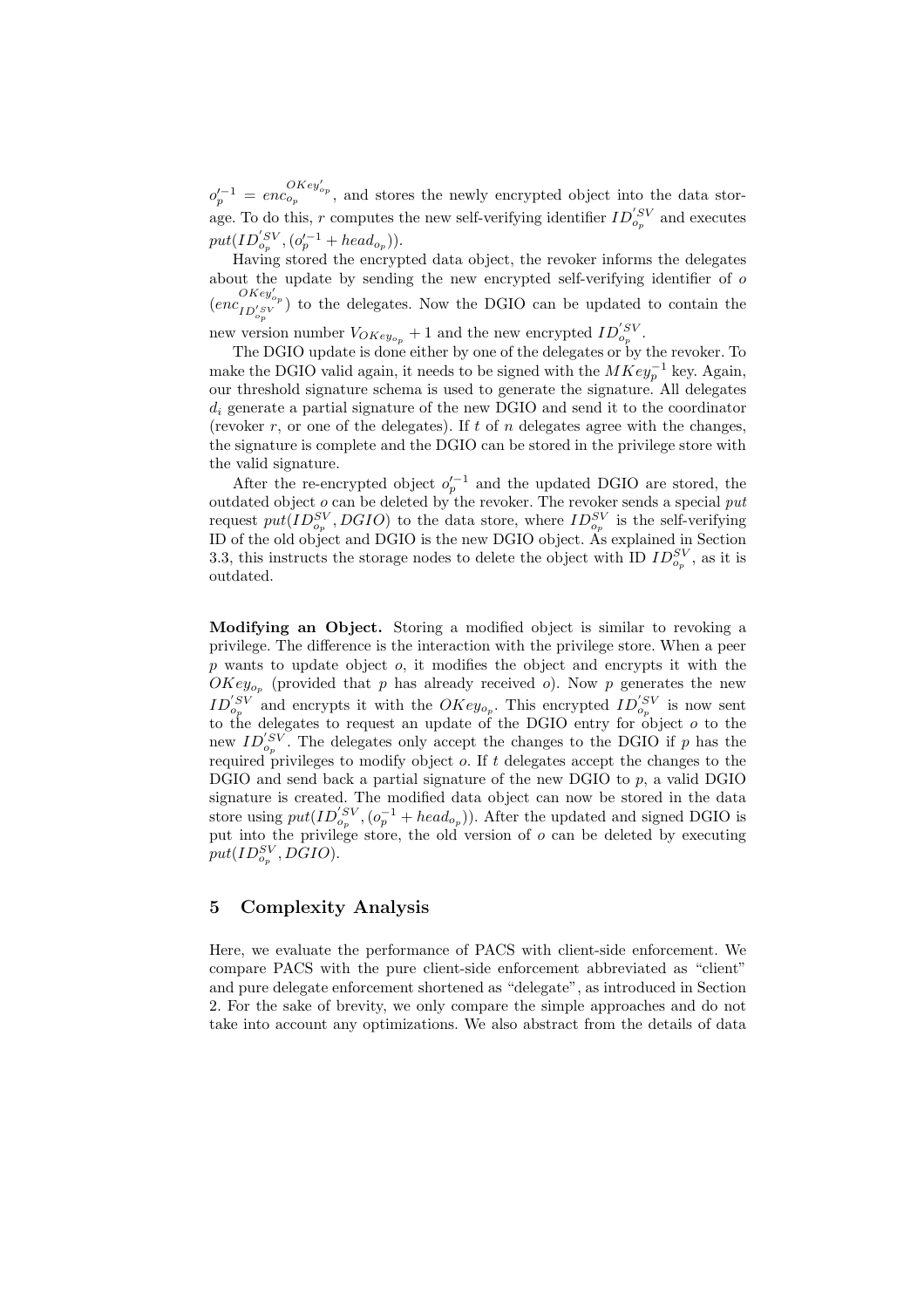encryption (Section 4.5) and delegation group management (Section 4.3) to get a balanced and comprehensible comparison.

We estimate the number of messages needed, the amount of data that has to be transferred and the computational power needed by the participants to perform the enforcement. The effort for privilege management is not cosidered here. For simplicity, we assume that all data is stored in a DHT with the number of messages used to retrieve data being  $log(n)$  where n is the network size. t is the number of delegates that need to be contacted,  $\sigma$  is the data object and sig a signature. We abstract here from the overhead of secure communication between the participants as long as it is the same for all approaches. In addition, we assume that the DGIO has the same size as the key file (KF) in the client case. Similarly, the effort to create or modify a DGIO or a KF are the same. We distinguish between decryption (dec), encryption (enc) and signature generation  $(sig).$ 

We compare the three approaches for an access, an insert, an update, a revoke and a grant request. We distinguish between the first (cold) request and the following requests (hot), as client and PACS enforcement use key caching. The results shown in Tables 1, 2 and 3 and Figures 3 and 4 are explained in the following.

|                                                                             | Cold Request                                                      | Hot Request | Insert       | Revoke                              | Grant  |  |
|-----------------------------------------------------------------------------|-------------------------------------------------------------------|-------------|--------------|-------------------------------------|--------|--|
| Client                                                                      | $2 * log(n)$                                                      | log(n)      | $2 * log(n)$ | $4 * log(n)$                        | log(n) |  |
|                                                                             | Delegate $(t + 1) * log(n) + 2t   t * log(n) + 2t   2 * log(n)  $ |             |              |                                     |        |  |
| PACS                                                                        | $2 * log(n) + 2t$                                                 | log(n)      |              | $\sqrt{2 * log(n) 4 * log(n)} + 2t$ |        |  |
| <b>Table 1.</b> Number of Messages for the Different Enforcement Approaches |                                                                   |             |              |                                     |        |  |

|          | Cold Request          | Hot Request | Insert     | Revoke                                          | Grant |
|----------|-----------------------|-------------|------------|-------------------------------------------------|-------|
| Client   | $KF + o$              |             | $KF + o$   | $2KF+2o$                                        | ΚF    |
| Delegate | $DGIO + 2t * o$       | $2t * o$    | $DGIO + o$ |                                                 |       |
|          | PACS $ DGIO+t*sig+o $ |             |            | $\overline{DGIO} + o 2 * (DGIO + t * sig + o) $ |       |

Table 2. Amount of Data to be Transferred in the Different Enforcement Approaches

|                  | Cold Request                           | Hot Request                        | Insert Revoke                                                                | Grant |
|------------------|----------------------------------------|------------------------------------|------------------------------------------------------------------------------|-------|
| Client $2 * dec$ |                                        | dec                                | $enc \ \ 2*dec+enc$                                                          | enc   |
|                  | Delegate $t * enc + 2t * dec$          | $t \cdot enc + 2t \cdot dec$ enc 0 |                                                                              |       |
|                  | PACS $t * sig + t * enc + (t+1) * dec$ | dec                                | $enc \begin{array}{c} 2t * sig + (2t+1) * \\ enc + (2t+1) * dec \end{array}$ |       |
|                  |                                        |                                    |                                                                              |       |

Table 3. Computational Effort for the Different Enforcement Approaches

Cold Request. In the client enforcement approach, a DHT request retrieves the key and another DHT request retrieves the data object. DGIO and the object need a decrypt operation. In PACS we need to retrieve the DGIO. Then at least t delegates are contacted to create and return the partial signatures. The retrieval of the data object results in an additional DHT request. In the delegation approach we retrieve a kind of DGIO identifying the delegates for the object. Afterwards, at least  $t$  delegates are asked to return partial decrypted data objects securely (i.e. encrypted).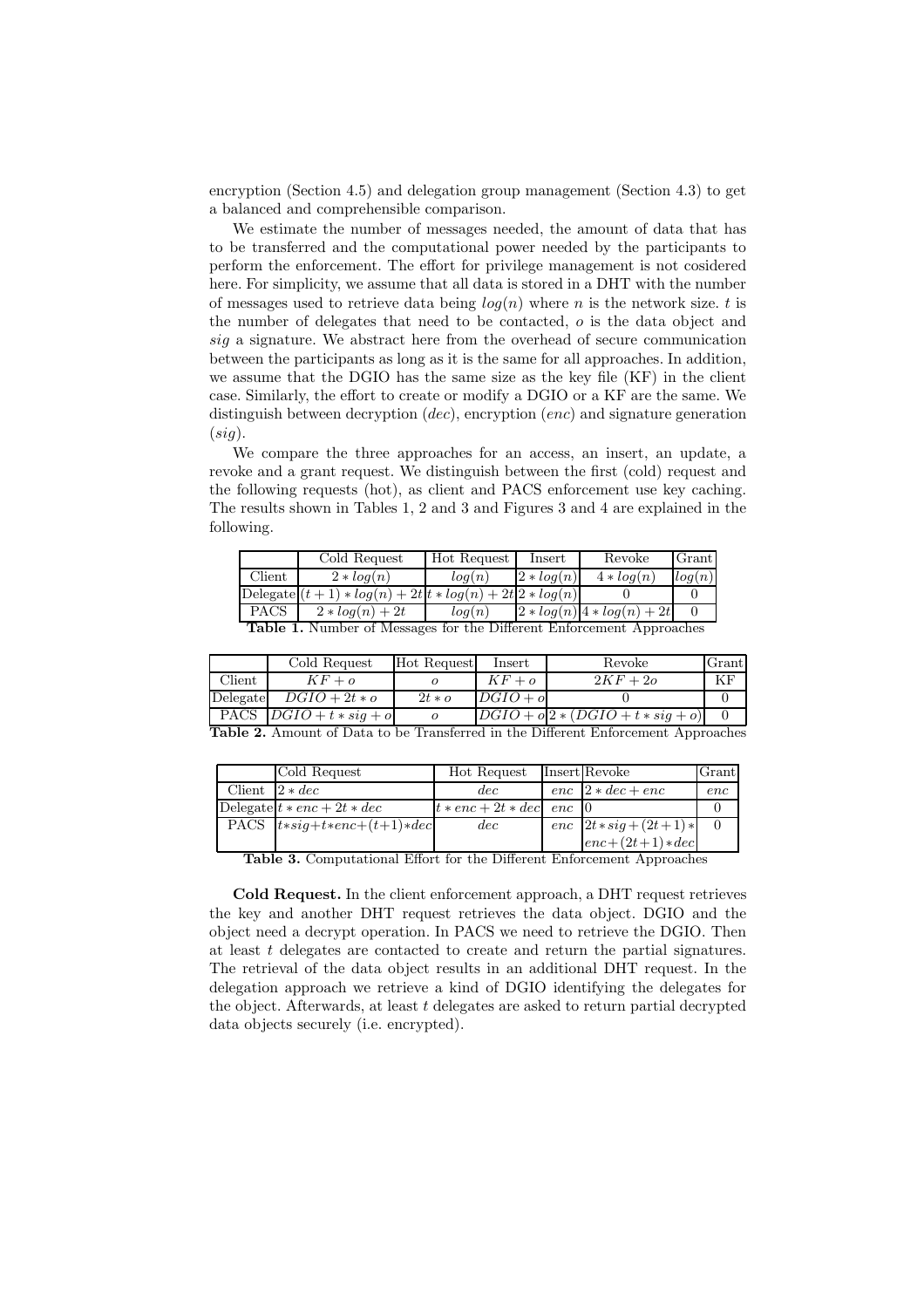Hot Request. Here we consider only the second request by a client for an object. If the privileges have not changed (if no revoke occurred), the keys cached by the client and PACS can be used again.

Insert. An insert of a new object into an established access control mechanism triggers an update or creation of a KF/DGIO (DHT request). In addition the data has to be encrypted and stored.

Update. In all approaches the altered object is encrypted and afterwards inserted into the network, which causes  $log(n)$  messages. As there is no difference between the approaches, this is omitted.

Revoke. In the PACS and client approach, privilege revocation results in requesting and re-encrypting the object. In the client approach, this corresponds to the request effort plus the insert effort. In PACS (if the revoker is not the data owner) t delegates need to be asked for a new key. This results in additional  $2t$ messages. In the delegate approach there is no effort, as no one (beside the data owner) has the decryption key in plain text, so no re-encryption is needed.

Grant Granting a privilege causes an update of the key file in the client approach, which results in  $log(n)$  messages. The PACS and delegate approach require no effort.

Figure 3 illustrates the predicted number of messages for various approaches in networks with up to 10,000 nodes. PACS is clearly superior to the delegate approach and when the cache is warm, it should perform as well as the client approach. Figure 4 shows the expected sizes of transferred data in kB. The volume load in the network in PACS is much lower than in the delegate method, and similar to the client enforcement method.



Fig. 3. Number of Messages for a Request with  $t = 15$  and  $log_2(n)$ 

Fig. 4. Amount of Transferred Data for a Cold Request ( $sig = 1$  kB, DGIO = 20 kB,  $t = 15$ ,  $log_2(n)$ )

## 6 Discussion and Future Work

Client-side enforcement in PACS is a compromise between performance and power of the access control system. As can be seen from the complexity estimations (Figures 3 and 4), the pure delegate approach is too expensive in the amount of transferred data and communication cost. Especially the fact that each object has to be tranmitted  $t$  times is responsible for the limited scalability, as the communication costs linearly increase with the number of requests.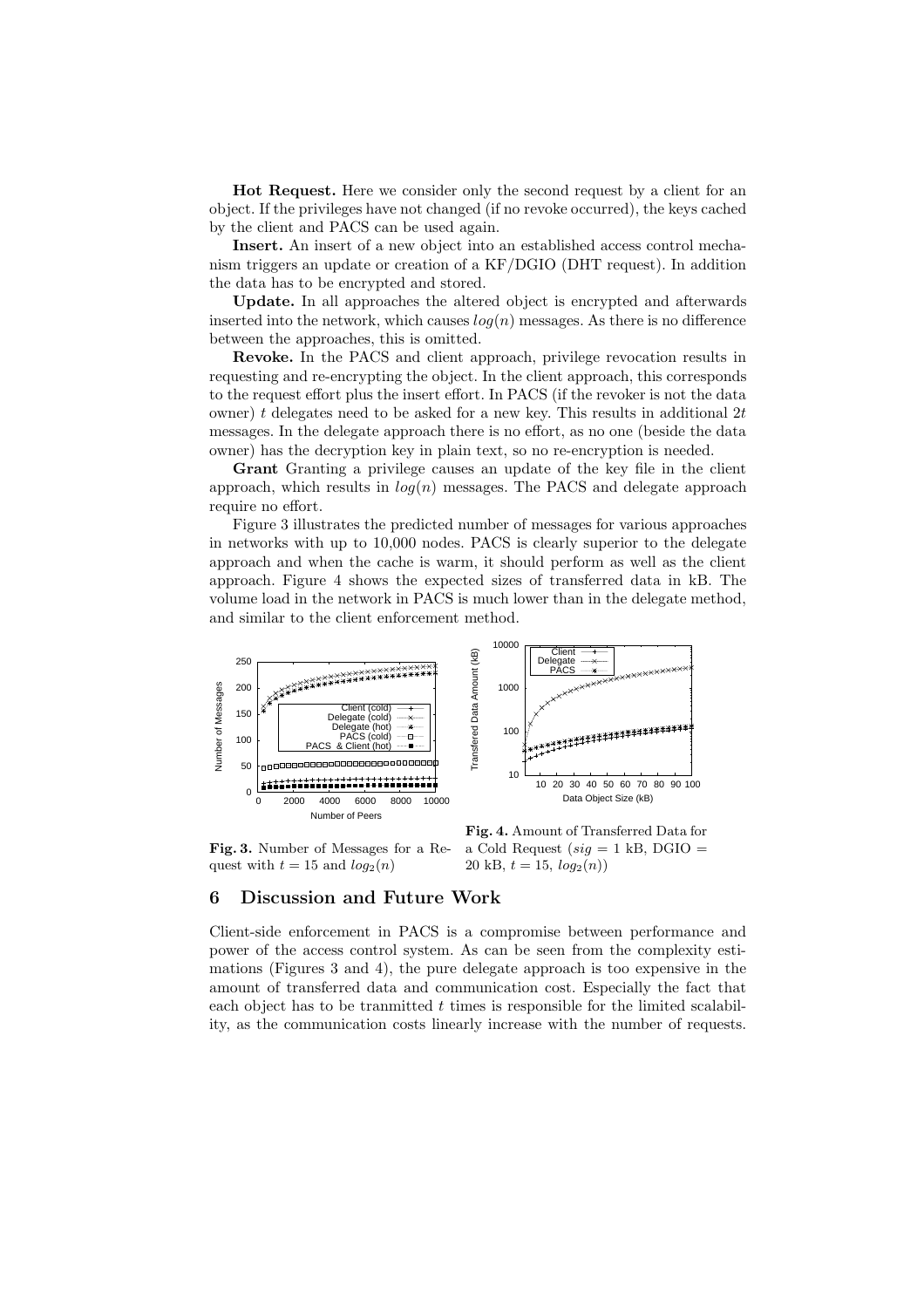The best performance is achieved by client-side enforcement. However, this has limited access control power. In fact, the pure client-side enforcement shown here can only restrict read access to data objects and offers no administrative distribution, grouping of privileges, roles, etc. as provided in PACS. PACS pays for its additional access control power with every cold request but it performs better than the pure delegation approach in terms of communication costs and the size of data that is transmitted. PACS needs as much computational power as the pure delegate approach, but this is not that critical, as partial signature generation is done in parallel and every peer generates only one signature per request.

All the cryptographic primitives used in PACS have been proven secure elsewhere. As the combination of methods used in PACS does not release or utilize any additional information, also the combination of the cryptographic methods is secure. In such a dynamic environment one has to find tradeoffs between security and performance, and between the power of the access control and its generated overhead. In that way PACS is a compromise in both respects. It guarantees the security of data while producing acceptable additional effort. Furthermore, we get a powerful access control enforcement mechanism with minor restrictions, but with an acceptable overhead.

In the future, we plan to make several extentions to our work. First of all, PACS can be employed on an unreliable P2P network. For non-crucial data, especially data that can disappear for a certain amount of time, this may be less expensive and less complicated. Alternatively, we could dispense with the privilege store. The task and responsibility of storing the privileges reliably in the network can be handed over to the delegates that have to enforce the privileges anyway. In this way, PACS would become more lightweight, which would lead to an easier integration into existing applications based on P2P networks. Furthermore, we want to implement this extention in our PACS prototype and run comparative performance studies.

## 7 Conclusions

We presented an extention of PACS that enables the replication of confidential data and distribution of privilege enforcement. Our privilege enforcement mechanism is based on threshold encryption / signature and private key encryption with key distribution. The chosen combination enables PACS to enforce powerful access control models like RBAC with administrative distribution, which is impossible with the currently known approaches. Regarding the gained flexibility, the additional overhead of PACS is acceptable. With PACS, data in a P2P network can be protected almost as flexibly as in a centralized scenario. This may open up P2P networks for further application areas.

## References

1. Halevy, A.Y., et al.: Schema Mediation in Peer Data Management Systems. In: ICDE. (2003) 505–516